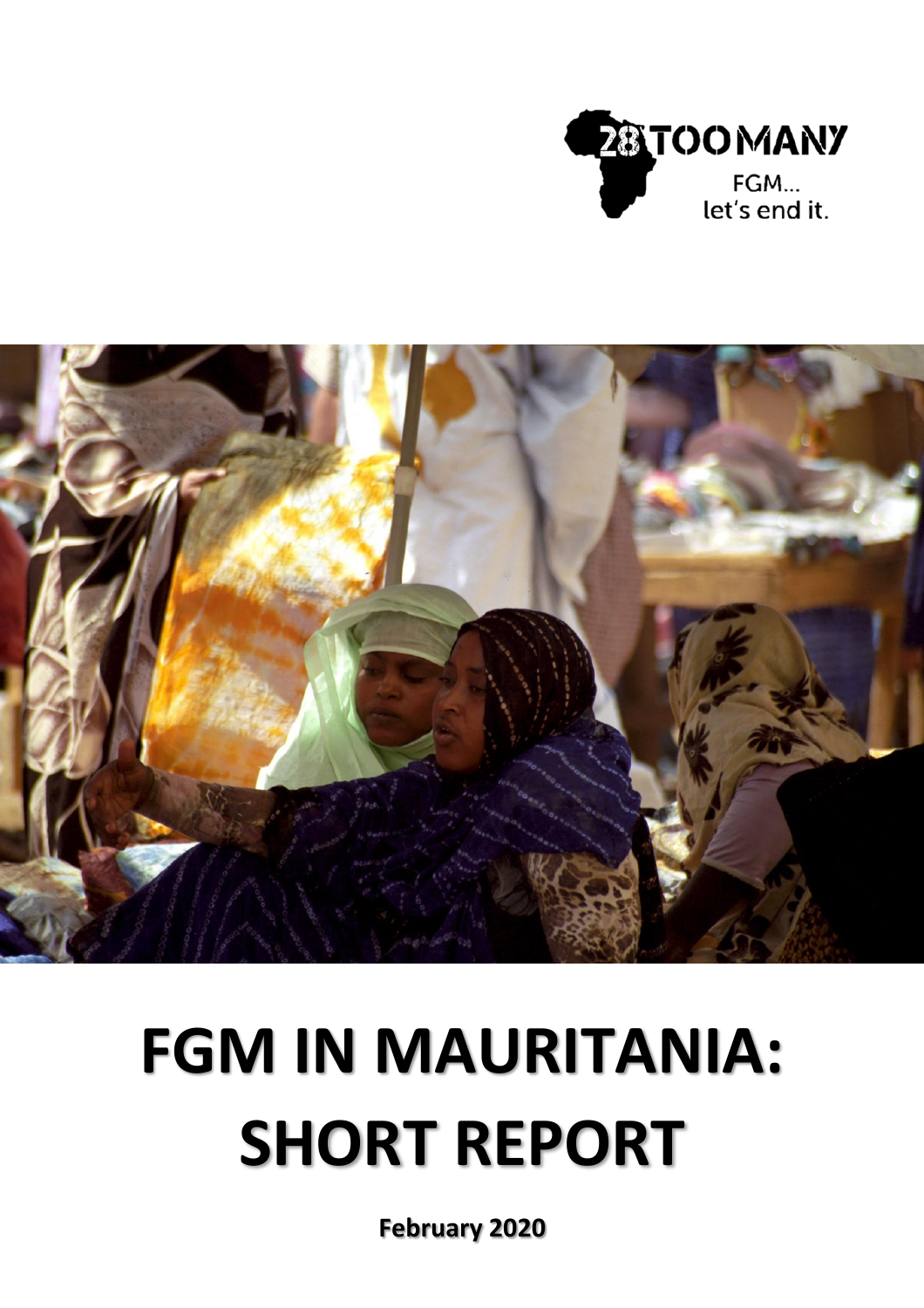

## Key Findings and Indicators<sup>1</sup>



*Prevalence***:** In Mauritania, the prevalence of FGM in women aged 15–49 is 66.6%



*Geography***:** The regions (*wilaya*) with the highest prevalence are in the south and south-east



Age: FGM is practised very shortly after birth and rarely after one year; most girls have been cut by the age of five



*Type:* 'Flesh removed' is the most common type of FGM practised



*Agent:* Approximately 93% of FGM incidences are carried out by traditional practitioners



*Attitudes***:** 36.1% of women aged 15–49 believe FGM should continue



*HDI Rank:* 159 out of 189 countries (2018)



*SDG Gender Index Rating:* 124 out of 129 countries (2019)



*Population:* 4,264,264 (as at 8 June 2017), with a 2.2% growth rate (2016 est.)



*Infant Mortality Rate:* 65 deaths per 1,000 live births (2015)



*Maternal Mortality Ratio:* 602 deaths per 100,000 live births (2015)



*Literacy:* 52.1% of the total population aged 15 and over can read/write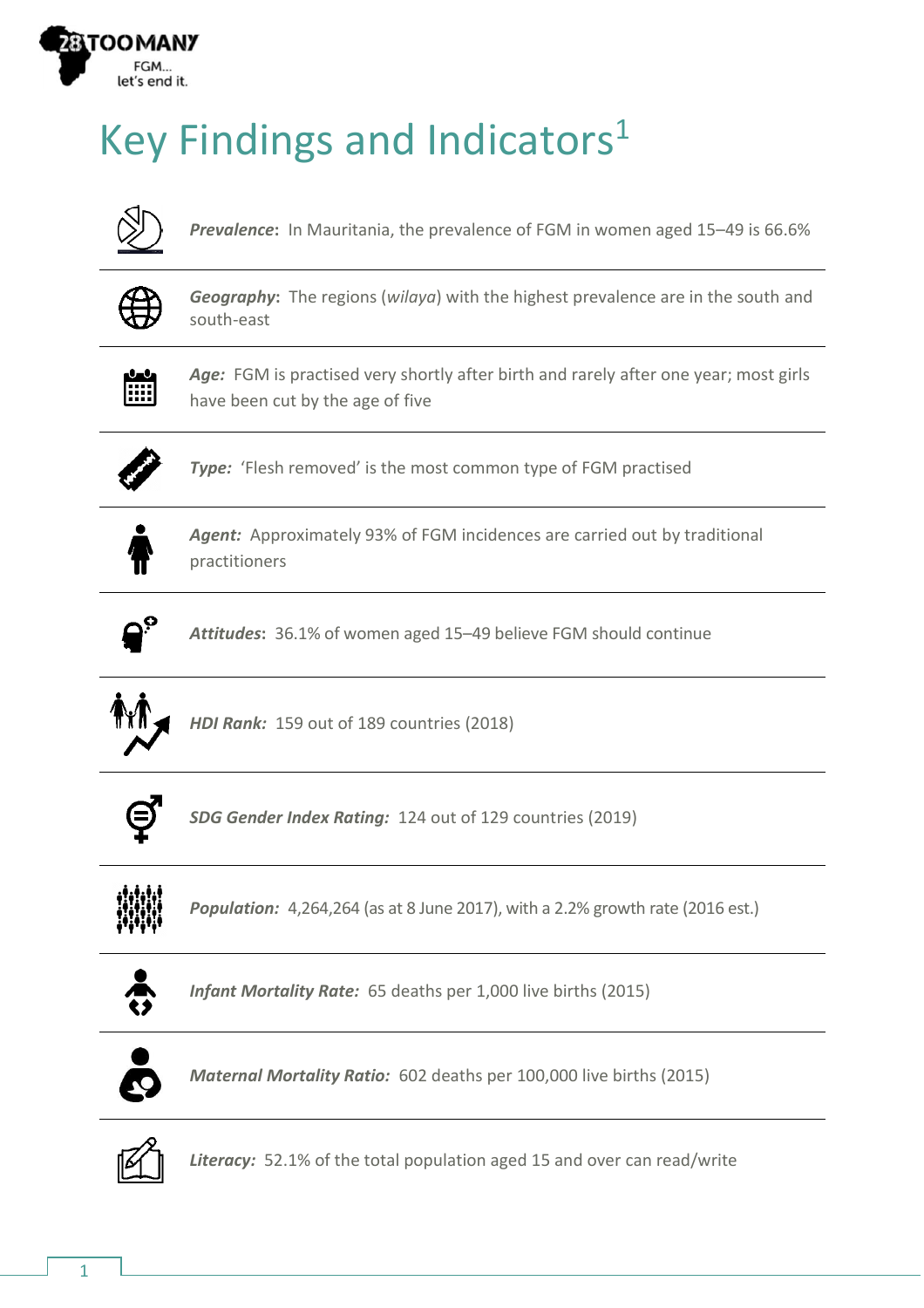

#### Prevalence of FGM

#### *Please note the figures in this section are from 2011.*

The regions in Mauritania with the highest prevalence of FGM are in the south and south-east: Hodh El Gharbi (98.9% of women aged 15–49), Assaba (97.9%) and Guidimakha (97.4%). The region with the lowest prevalence is Traraza, in the west (19.9%). FGM is more prevalent in women aged 15–49 who live in rural areas, at 80.5%, than in those who live in urban areas, at 57.2%.<sup>2</sup>



89.5% of women who live in a household where the head's primary language is Soninké have undergone FGM, compared to 79% of women whose household head speaks Poular, 68.3% of women whose household head speaks Arabic and 15.7% of women whose household head speaks Wollof. FGM prevalence is inversely correlated with women's levels of education and wealth.<sup>3</sup>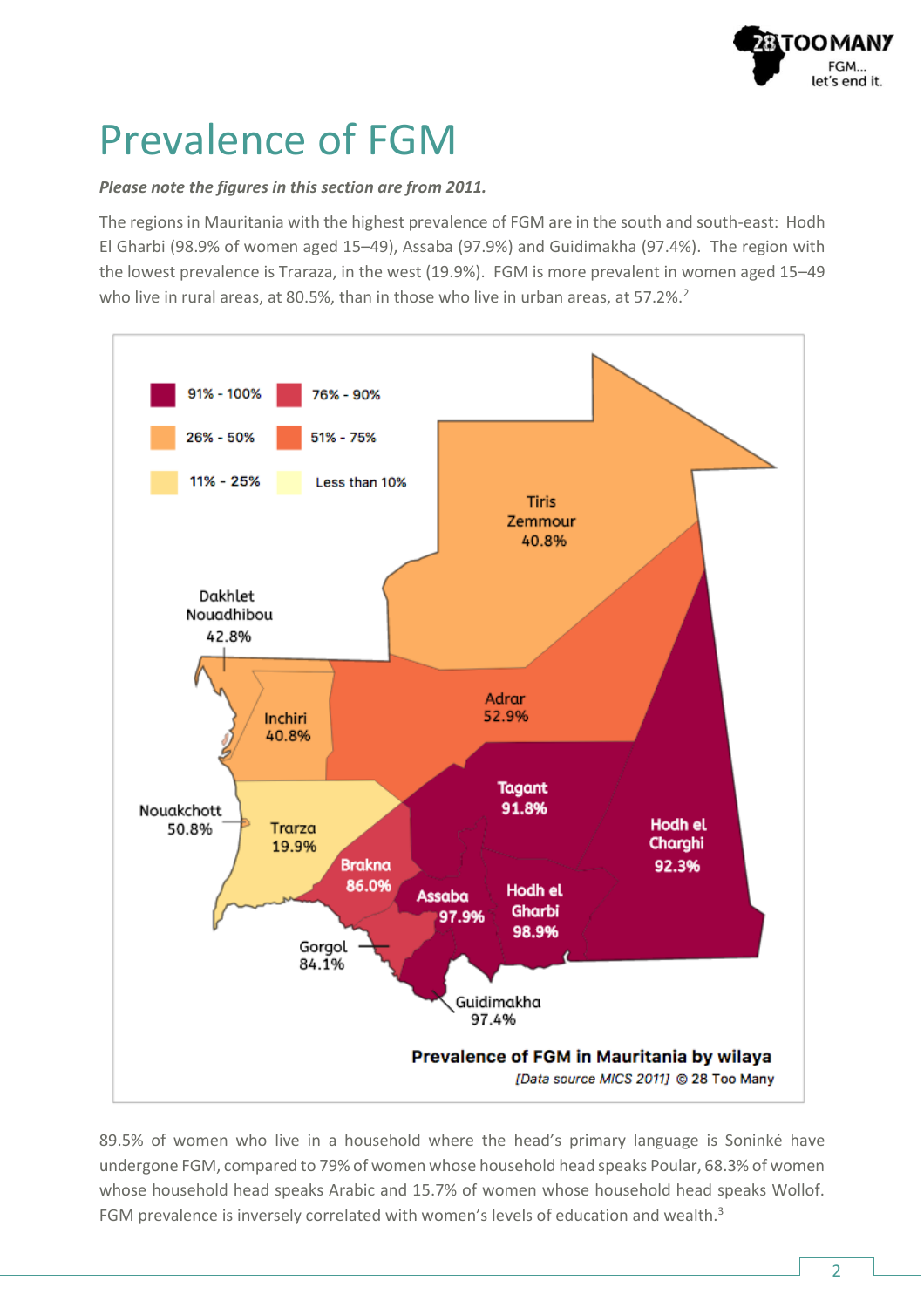

#### Trends in FGM Prevalence

Between 2011 and 2016, the overall prevalence among women aged 15–49 fell from 69.4% to 66.6%.<sup>4</sup> Due to the large age-range of the women included, however, the overall prevalence alone may not fully reflect the progress that has been made in recent years.



Breaking down the most recent data by age group shows that the prevalence for women aged 45–49 is 75.2%, while for the youngest age group this has fallen to  $65.9\%$ .<sup>5</sup> Despite the fact that a small proportion of women may be cut after the age of 15, the data suggests a trend towards lower prevalences among younger women.

#### Cross-Border FGM

In some countries where FGM has become illegal, the practice has been pushed underground and across borders to avoid prosecution. The movement across borders for the purpose of FGM is known to take place in Mauritania, although there is a lack of information on the extent of the problem. Attempts have been made in recent years to implement cross-border programmes to tackle the issue (for example, with Senegal).<sup>6</sup>

#### Medicalised FGM

The prevalence of medicalised FGM appears to be low in Mauritania. 3% of girls aged 0–14 who have undergone FGM (according to their mothers) have been cut by a health professional.<sup>7</sup>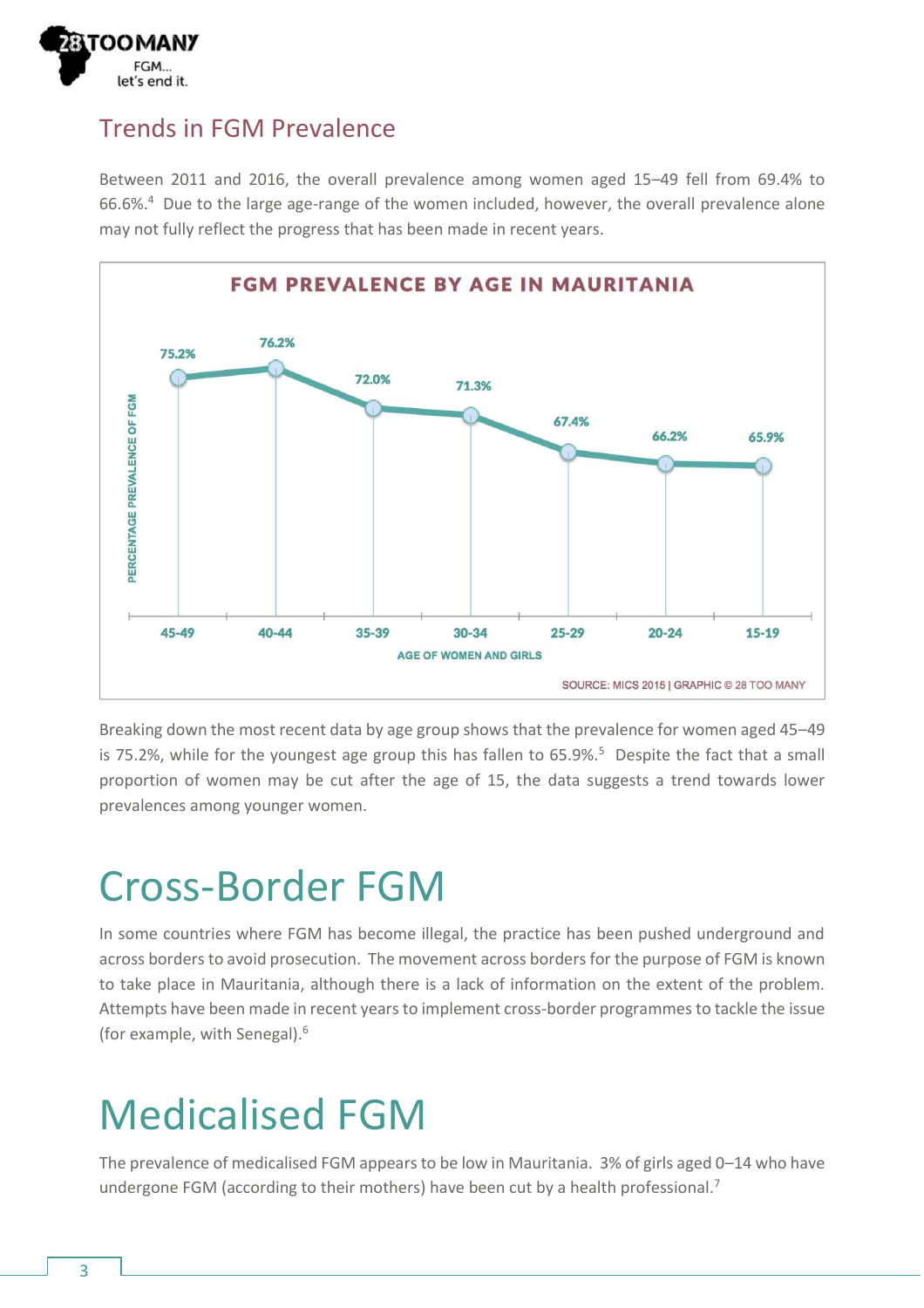

### Legislation

Currently, **Article 12 of Law No. 2005–015 on the Criminal Protection of the Child (2005)**<sup>8</sup> criminalises and sets out the punishment for FGM performed on a child under 18 years of age in Mauritania. This law does not explicitly address procuring, aiding or abetting the practice, nor the failure to report knowledge of planned or completed FGM. It does, however, criminalise FGM performed by health professionals.

More recently, **Law No. 2018-024** – the **General Child Protection Code (2018)** – reinforces that FGM submits a child (under 18) to inhuman, cruel and degrading treatment (under **Articles 79–80**) and cross-refers to the penalties set out in the 2005 law.<sup>9</sup>

In 2016, the Council of Ministers of the Government of Mauritania approved the texts of two new **bills on gender-based violence** (*GBV*) and **reproductive health**. The bills reportedly included a ban on FGM and penalties for perpetrators in accordance with the Penal Code.<sup>10</sup>

The GBV law was subsequently withdrawn from parliament by Government in January 2019 and reportedly still awaits further amendments. The **Reproductive Health Act** was adopted by parliament in October 2017, in which FGM is mentioned, among other acts of sexual violence, in **Article 22**, which states that 'they are prohibited and punished in accordance with legal provisions'. 11

**Law enforcement** to date has reportedly been weak in Mauritania and there is a lack of information on FGM cases brought to court. Information about whether any sentences were followed through is not widely available. In 2019, the Mauritanian Government and key stakeholders pledged to introduce more comprehensive and stricter laws on the practice of FGM (see below).

#### Work to End FGM

The **Ministry of Social Affairs, Childhood and the Family** is responsible for the work to end FGM in Mauritania.<sup>12</sup> A National Strategy for the abandonment of FGM was first developed in 2007 to create a favourable institutional environment in which to undertake the work, reinforce the capacity of interventions and develop an integrated plan for communication.<sup>13</sup> This was followed in 2008 by a ministerial decree setting up the **National Committee to tackle gender-based violence, including FGM**. The National Strategy against GBV was updated for the period 2016–2019 and, most recently, updated and approved by the Council of Ministers for 2020–2024.

In addition, in January 2010, leading clerics in Mauritania issued a *fatwa* condemning the practice of FGM as having a negative impact on health. $^{14}$ 

Since 2011 Mauritania has worked in partnership with the **UNFPA-UNICEF Joint Programme to Eliminate Female Genital Mutilation** (*UNJP*). Strategies to end FGM include education and community support, public declarations of abandonment, and policy and law reinforcement. A government budget-line for work to end FGM was introduced in 2016, and the practice is also included as a public-health concern in the **National Strategy on Reproductive Health (2016–2020)** and the **National Strategy on Accelerated Growth and Prosperity (2016–2030)**. 15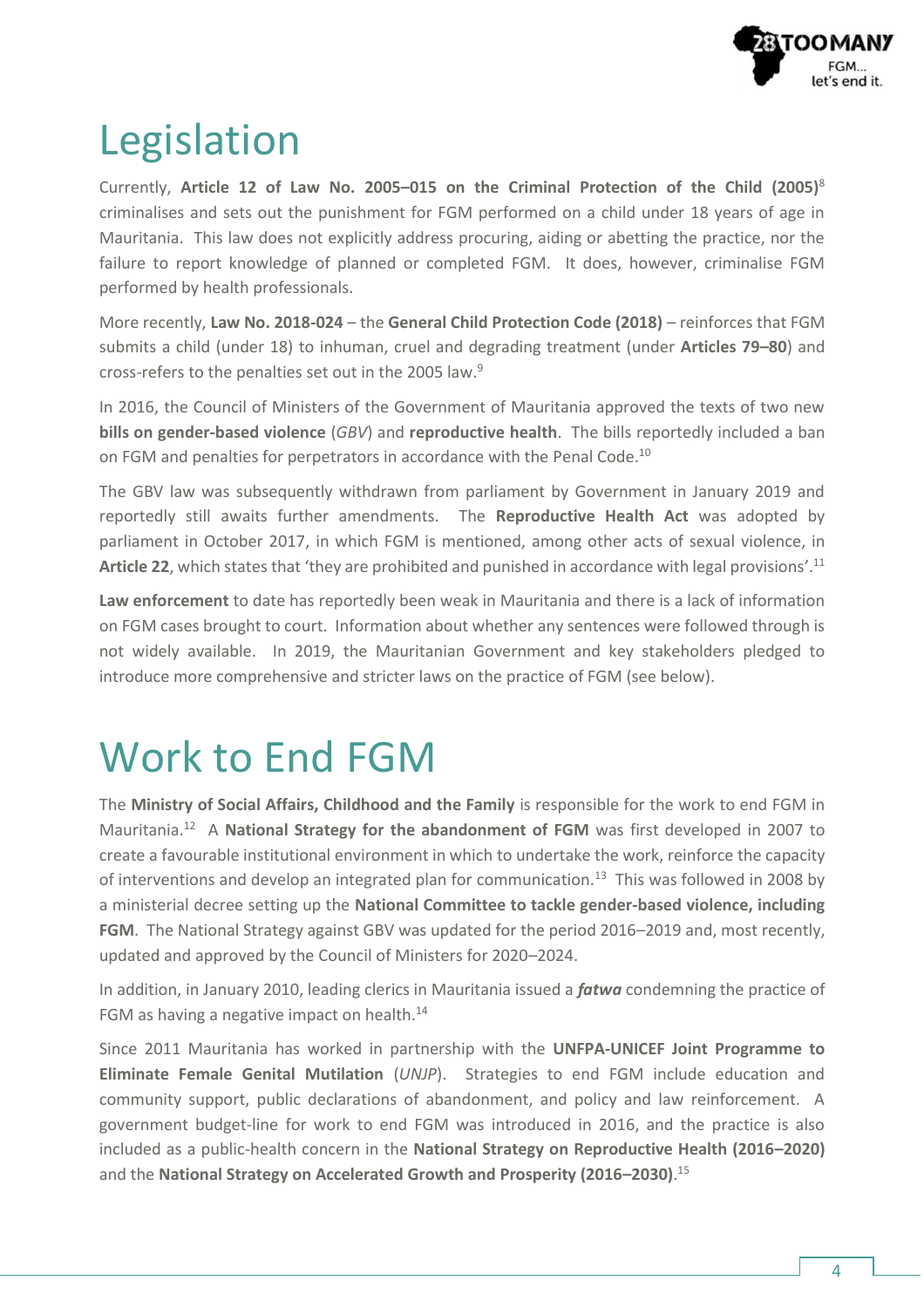

After intensive public-awareness campaigns, the Government, the UNJP, the National Imams' Association and civil-society organisations across Mauritania have brought the issue of gender-based violence, including FGM, into the open, and popular attitudes have shifted.<sup>16</sup>

According to government sources, between 2014 and 2018, 682 village communities, comprising a population of 737,000, reportedly made public declarations of abandonment. These villages subsequently set up community committees composed of religious representatives, birth attendants, community leaders and women's associations to monitor the ongoing abandonment of FGM.<sup>17</sup>

Though FGM prevalence is reported by civil society to have declined in some regions in response to interventions, the legal system, to date, has not been supportive of these efforts and the most recent report in 2019 from the UN Human Rights Committee (*HRC*) for Mauritania expressed concern<sup>18</sup> that FGM persists 'on a major scale in some regions and among some ethnic groups'.

The HRC recommended that legislation protect all women and girls from FGM, that all cases be promptly investigated and that perpetrators and their accomplices be appropriately punished. Victims of FGM should have access to appropriate medical and social services, and education programmes must be strengthened to eradicate the practice. The HRC also recommended that all steps be taken to eradicate child marriage in Mauritania.

In February 2019 a national workshop was held with government representatives and key stakeholders, including the Mauritanian Association of Practices affecting the health of Women and Children (*AMPSFE*) and international NGO No Peace Without Justice (*NPWJ*), with the support of UNICEF and the UNFPA, to discuss progress being made in the work to end FGM and to recommend a tightening of national anti-FGM legislation.<sup>19</sup>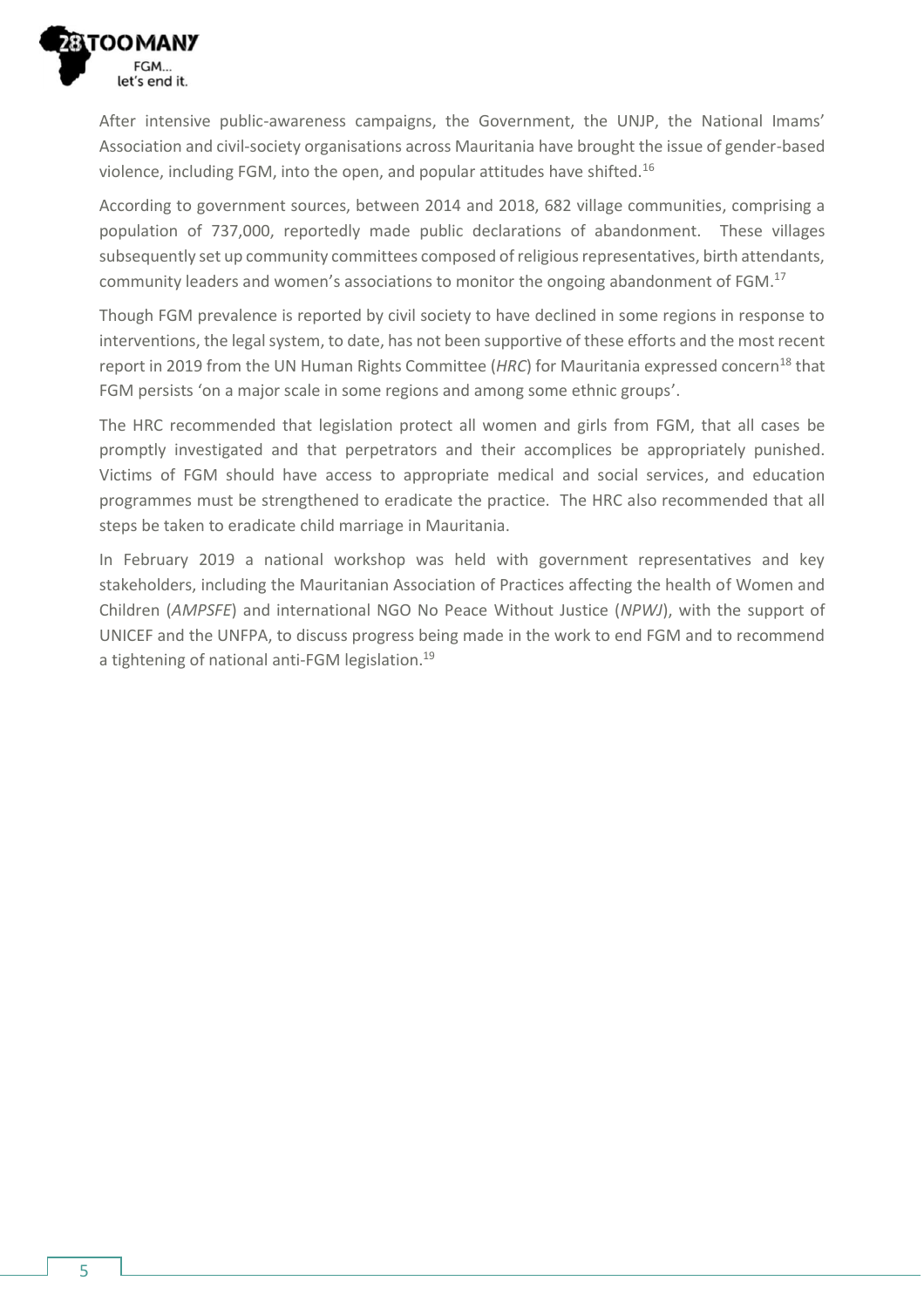

#### References

- 1 **('MICS'):** L'Office National de la Statistique (2016) *Enquête par Grappes à Indicateurs Multiples, 2015, Résultats clés*, p.18. Nouakchott, Mauritanie. Available a[t https://mics-surveys-prod.s3.amazonaws.com/](https://mics-surveys-prod.s3.amazonaws.com/MICS5/West%20and%20Central%20Africa/Mauritania/2015/Key%20findings/Mauritania%202015%20MICS%20KFR_French.PDF) [MICS5/West%20and%20Central%20Africa/Mauritania/2015/Key%20findings/](https://mics-surveys-prod.s3.amazonaws.com/MICS5/West%20and%20Central%20Africa/Mauritania/2015/Key%20findings/Mauritania%202015%20MICS%20KFR_French.PDF) [Mauritania%202015%20MICS%20KFR\\_French.PDF](https://mics-surveys-prod.s3.amazonaws.com/MICS5/West%20and%20Central%20Africa/Mauritania/2015/Key%20findings/Mauritania%202015%20MICS%20KFR_French.PDF) (accessed 8 June 2017).
	- United Nations Development Programme (2018) *Human Development Reports*. Available at <http://hdr.undp.org/en/2018-update> (accessed 12 June 2019).
	- Equal Measures 2030 (2019) *Harnessing the Power of Data for Gender Equality: Introducing the 2019 EM2030 SDG Gender Index*, pp.12–13. Available at [www.data.em2030.org/2019-global-report](http://www.data.em2030.org/2019-global-report) (accessed 8 June 2017).
	- Country Meters (2017) *Mauritania*, 8 June 2017. Available a[t http://countrymeters.info/en/Mauritania.](http://countrymeters.info/en/Mauritania)
	- Central Intelligence Agency (2016) *World Factbook: Mauritania*, 30 May. Available at <https://www.cia.gov/library/publications/the-world-factbook/geos/mr.html> (accessed 8 June 2017).
	- Countdown to 2030 (2015) *A Decade of Tracking Progress for Maternal, Newborn and Child Survival The 2015 Report: Mauritania*. Available a[t http://countdown2030.org/documents/2015Report/Mauritania\\_2015.pdf](http://countdown2030.org/documents/2015Report/Mauritania_2015.pdf) (accessed 8 June 2017).
	- WHO, UNICEF, UNFPA, World Bank Group and United Nations Population Division Maternal Mortality Estimation Inter-Agency Group (2015) *Maternal mortality in 1990-2015: Mauritania*. Available at [http://www.who.int/gho/maternal\\_ health/countries/mrt.pdf?ua=1](http://www.who.int/gho/maternal_%20health/countries/mrt.pdf?ua=1) (accessed 8 June 2017).
- 2 **('MICS 2011'):** Office National De La Statistique, MICS, UNICEF, UNFPA (2014) *Suivi de la situation des femmes et des enfants: Enquête par Grappes à Indicateurs Multiples 2011 Rapport Final MICS4 – 2011*, p.170. Available a[t https://mics-surveys-prod.s3.amazonaws.com/MICS4/West%20and%20Central%20Africa/](https://mics-surveys-prod.s3.amazonaws.com/MICS4/West%20and%20Central%20Africa/Mauritania/2011/Final/Mauritania%202011%20MICS_French.pdf) Mauritania/2011/Final/Mauritania%202011%20MICS French.pdf (accessed 8 June 2017).
- 3 MICS 2011, p.170.
- 4 MICS 2011, p.170.
- MICS, p.18.
- 5 MICS, p.18.
- 6 Tostan (2014) *Communities in Mauritania and Senegal Work Together Towards Abandoning Female Genital Cutting (FGC)*, 10 September. Available at [https://www.tostan.org/communities-mauritania-and](https://www.tostan.org/communities-mauritania-and-senegal-work-together-towards-abandoning-female-genital-cutting-fgc/)[senegal-work-together-towards-abandoning-female-genital-cutting-fgc/.](https://www.tostan.org/communities-mauritania-and-senegal-work-together-towards-abandoning-female-genital-cutting-fgc/)
- 7 UNICEF (2013) *Mauritania: Statistical Profile on Female Genital Mutilation/Cutting*, December 2013. Available at [https://data.unicef.org/wp-content/uploads/country\\_profiles/Mauritania/FGMC\\_MRT.pdf.](https://data.unicef.org/wp-content/uploads/country_profiles/Mauritania/FGMC_MRT.pdf)
- 8 République Islamique de Mauritanie (2005) O*rdonnance n°2005-015 portant protection pénale de l'enfant*. Available a[t http://www.ilo.org/dyn/natlex/docs/MONOGRAPH/73641/75348/F518879681/MRT-73641.pdf.](http://www.ilo.org/dyn/natlex/docs/MONOGRAPH/73641/75348/F518879681/MRT-73641.pdf)
- 9 *28 Too Many correspondence with OHCHR Mauritania*, May 2019.
- 10 UNFPA-UNICEF Joint Programme on Female Genital Mutilation/Cutting (2017) *2016 Annual Report of the UNFPA-UNICEF Joint Programme on Female Genital Mutilation/Cutting: Accelerating Change*, p.53. Available a[t https://reliefweb.int/sites/reliefweb.int/files/resources/UNFPA\\_UNICEF\\_FGM\\_16\\_Report\\_web.pdf.](https://reliefweb.int/sites/reliefweb.int/files/resources/UNFPA_UNICEF_FGM_16_Report_web.pdf) 11 - *Ibid*.
- - *28 Too Many correspondence with OHCHR Mauritania*, May 2019.
- 12 République Islamique de Mauritanie (2014) *Ministére des Affaires Sociales, de l'Enfance et de la Famille*. Available at [http://www.masef.gov.mr/spip.php?page=recherche&lang=fr&recherche=MGF&Image49.x=10&Image49.y=8.](http://www.masef.gov.mr/spip.php?page=recherche&lang=fr&recherche=MGF&Image49.x=10&Image49.y=8)
- 13 UN Women (undated) 'Mauritania', *Global Database on Violence Against Women*. Available a[t http://evaw-global](http://evaw-global-database.unwomen.org/en/countries/africa/mauritania?formofviolence=c1acf03e0c694de38a557407ce413e65)[database.unwomen.org/en/countries/africa/mauritania?formofviolence=c1acf03e0c694de38a557407ce413e65.](http://evaw-global-database.unwomen.org/en/countries/africa/mauritania?formofviolence=c1acf03e0c694de38a557407ce413e65)
- 14 Laura Adolphe (2010) 'Des imams interdisent l'excision en Mauritanie', *Afrik.com*, 18 January. Available at [http://www.afrik.com/article18522.html.](http://www.afrik.com/article18522.html)
- 15 UNFPA-UNICEF Joint Programme on Female Genital Mutilation/Cutting*, op. cit*.
- 16 United States Department of State (2015) *Mauritania 2015 Human Rights Report*, pp.17–18. Available at [https://photos.state.gov/libraries/mauritania/231771/PDFs/2015%20Human%20Rights%20Report.pdf.](https://photos.state.gov/libraries/mauritania/231771/PDFs/2015%20Human%20Rights%20Report.pdf)
- 17 *28 Too Many correspondence with OHCHR Mauritania*, May 2019*.*
- 18 United Nations Human Rights Committee (2019) *International Covenant on Civil and Political Rights: Concluding observations on the second periodic report of Mauritania*, 23 August. Available at